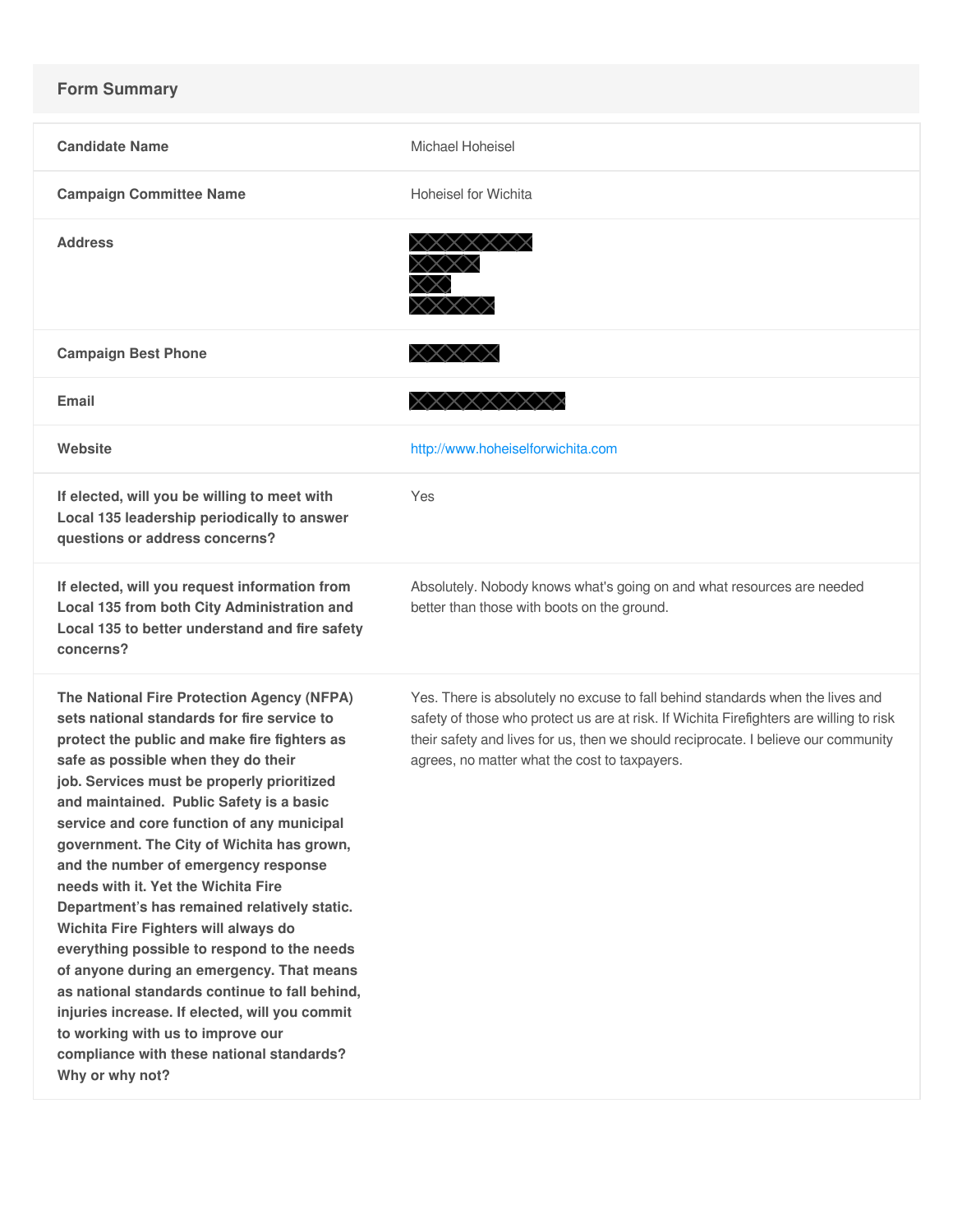**NFPA 1710 sets staffing standards which includes at least four (4) fire fighters on every engine company and ladder company and five (5) fire fighters on ladder companies in high density areas. These staffing standards are based on studies and determined by a consortium of participants including members of the fire service, municipalities business, and industry professionals. These staffing standards are minimum standards that ensure timely, safe, effective, and appropriate service levels for communities. If elected, would you support the creation of a plan that utilizes staff to better meet the NFPA safety goals of five-person ladder companies where indicated, and preserve four-person staffing on fire engines and fire trucks in Wichita?**

**If data collected during your term tells us that Wichita needs additional fire fighters to meet these goals, would you support the creation of a plan to address those shortages?**

**The Covid-19 pandemic has impacted everyone in our community. Throughout this crisis, Wichita Fire Fighters have not wavered and continue to demonstrate their commitment to serving our city on the front line. When a Fire Fighter experiences possible COVID-19 symptoms themselves, they must rely on their own personal sick leave. If elected, would you support policy that provides leave for testing or mandated quarantine after a work-related Covid exposure? Why or why not?**

Yes. These standards are set by those with experience in the area, and should be listened to above anybody else.

It is already apparent that we've fallen behind as far as staffing goes in the firefighter to resident ratio. Public safety and the safety of those risking their lives for me and my family is a top priority to me, and I will fight to bring us up to where we should be.

Absolutely. If you get exposed to Covid by doing your job, you should not be expected to dip into your personal leave. We ask you to do the job, and our civilian leadership is responsible for putting you in those situations through our funding and appointments. It is our responsibility to ensure your safety. Firefighters should not be penalized for a failure on our part.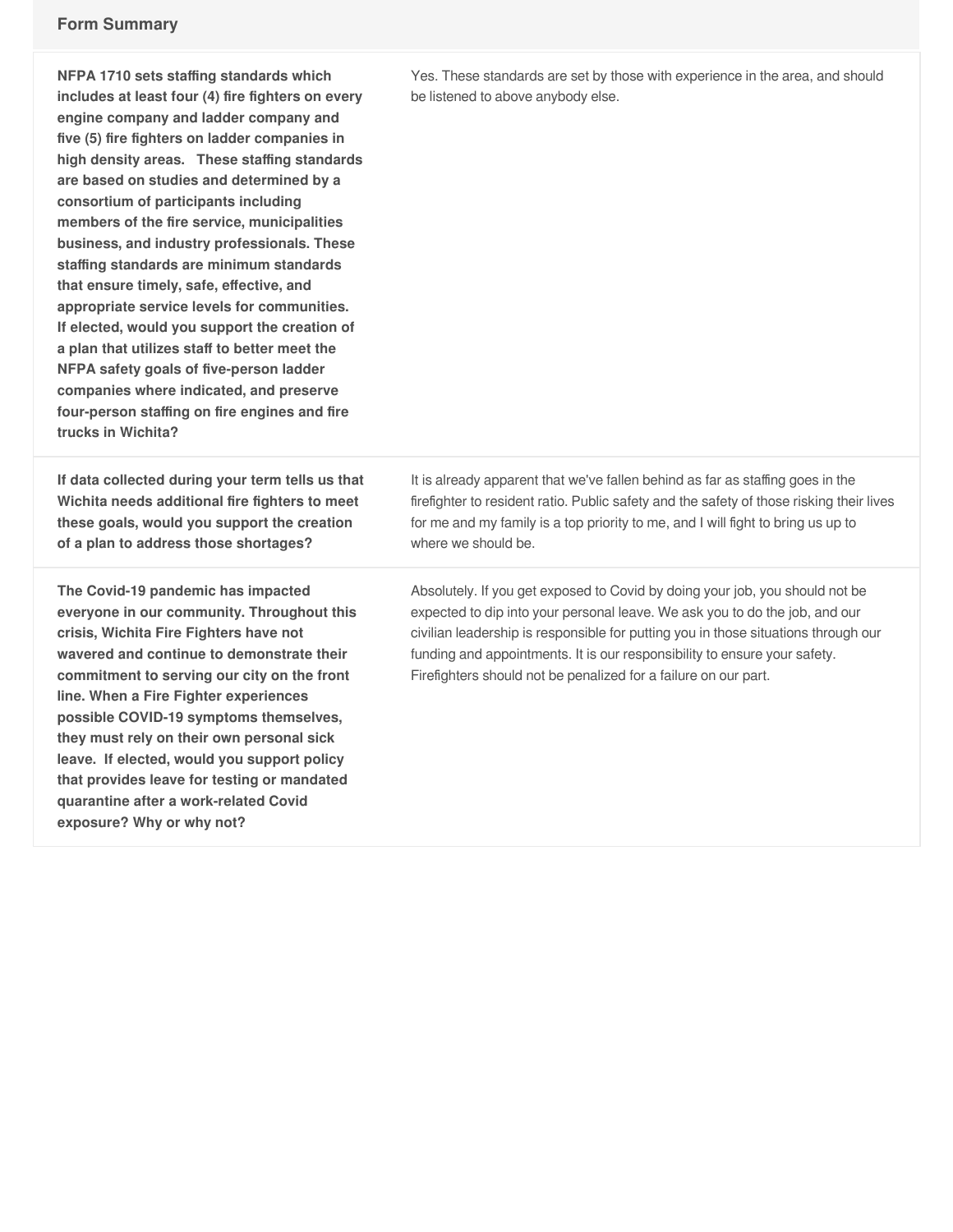**and state level?**

| In a council-manager government, an elected<br>city council serves as the city's primary<br>legislative body and appoints a chief<br>executive officer called a city manager to<br>oversee day-to-day municipal operations, to<br>draft a budget, and to implement and enforce<br>the council's policy and legislative<br>initiatives. The city-manager, city council,<br>and mayor work together to enact budgets,<br>to draft and enforce legislation, to provide<br>city services, and to oversee city<br>departments and appoint of departmental<br>heads. The city-manager is not an elected<br>position. Rather, the holder of this office<br>serves at the pleasure of the council, which<br>retains the legal right to dismiss and replace<br>the city-manager. Do you believe it is<br>appropriate for a City Council member to<br>push for changes in a proposed budget from<br>the City Manager's office? Why or why not? | Absolutely. Firefighters are doing a selfless and dangerous job. The fact that<br>they are risking their lives for little pay already shows their character, and they<br>should be trusted to advocate for what is necessary to keep themselves and<br>Wichita's residents safe. Members of the City Council are the ones elected by<br>the people to make the hard choices, and the fact that they pawn hard decisions<br>off to an un-elected City Manager is an abdication of duty by my eyes. |
|--------------------------------------------------------------------------------------------------------------------------------------------------------------------------------------------------------------------------------------------------------------------------------------------------------------------------------------------------------------------------------------------------------------------------------------------------------------------------------------------------------------------------------------------------------------------------------------------------------------------------------------------------------------------------------------------------------------------------------------------------------------------------------------------------------------------------------------------------------------------------------------------------------------------------------------|---------------------------------------------------------------------------------------------------------------------------------------------------------------------------------------------------------------------------------------------------------------------------------------------------------------------------------------------------------------------------------------------------------------------------------------------------------------------------------------------------|
| How do you see your role, if elected, in<br>guiding budget spending?                                                                                                                                                                                                                                                                                                                                                                                                                                                                                                                                                                                                                                                                                                                                                                                                                                                                 | I will pound the table and go to bat for the WFD. I will pursue a public campaign<br>to drive public opinion on the matter until funding is back to an acceptable level.<br>If the City Manager refuses to cooperate, then I will seek to dismiss them and<br>look for another who's values line up with what I believe are those of Wichita,<br>values that support our first responders.                                                                                                        |
| If elected, will you prioritize public safety in<br>this process?                                                                                                                                                                                                                                                                                                                                                                                                                                                                                                                                                                                                                                                                                                                                                                                                                                                                    | Yes                                                                                                                                                                                                                                                                                                                                                                                                                                                                                               |
| Recently, the City of Wichita adopted a<br>minimum wage standard for all entry level<br>employees of \$15 dollars an hour. While we<br>applaud the city's commitment to new<br>employees and their families, the entry level<br>wage for an incoming Fire Fighter has not<br>increased. Do you believe an entry level<br>wage of \$15.54 an hour is a fair wage for a<br>new Fire Fighter? Why or why not?                                                                                                                                                                                                                                                                                                                                                                                                                                                                                                                           | Absolutely not. There is no reason someone risking their lives for me and my<br>family should be making barely anything more than a waitress in Seattle or<br>someone pushing the broom on a construction site. I value labor and hard work,<br>but certain jobs should be valued higher, and Firefighting is definitely one of<br>them. I believe the public would agree with me if this is pressed before the<br>public.                                                                        |
| We believe collective bargaining is a<br>necessary and useful tool that helps keep<br>our city competitive, increases fire fighter<br>and public safety, and helps to protect all<br>public safety employees. We also believe<br>arbitration provides for a fair mechanism to<br>settle disputes and is a time-tested and<br>transparent process. If elected, will you<br>support and respect the bargaining and<br>arbitration rights of Wichita Fire Fighters and<br>other City of Wichita employees, at the city                                                                                                                                                                                                                                                                                                                                                                                                                  | Yes                                                                                                                                                                                                                                                                                                                                                                                                                                                                                               |